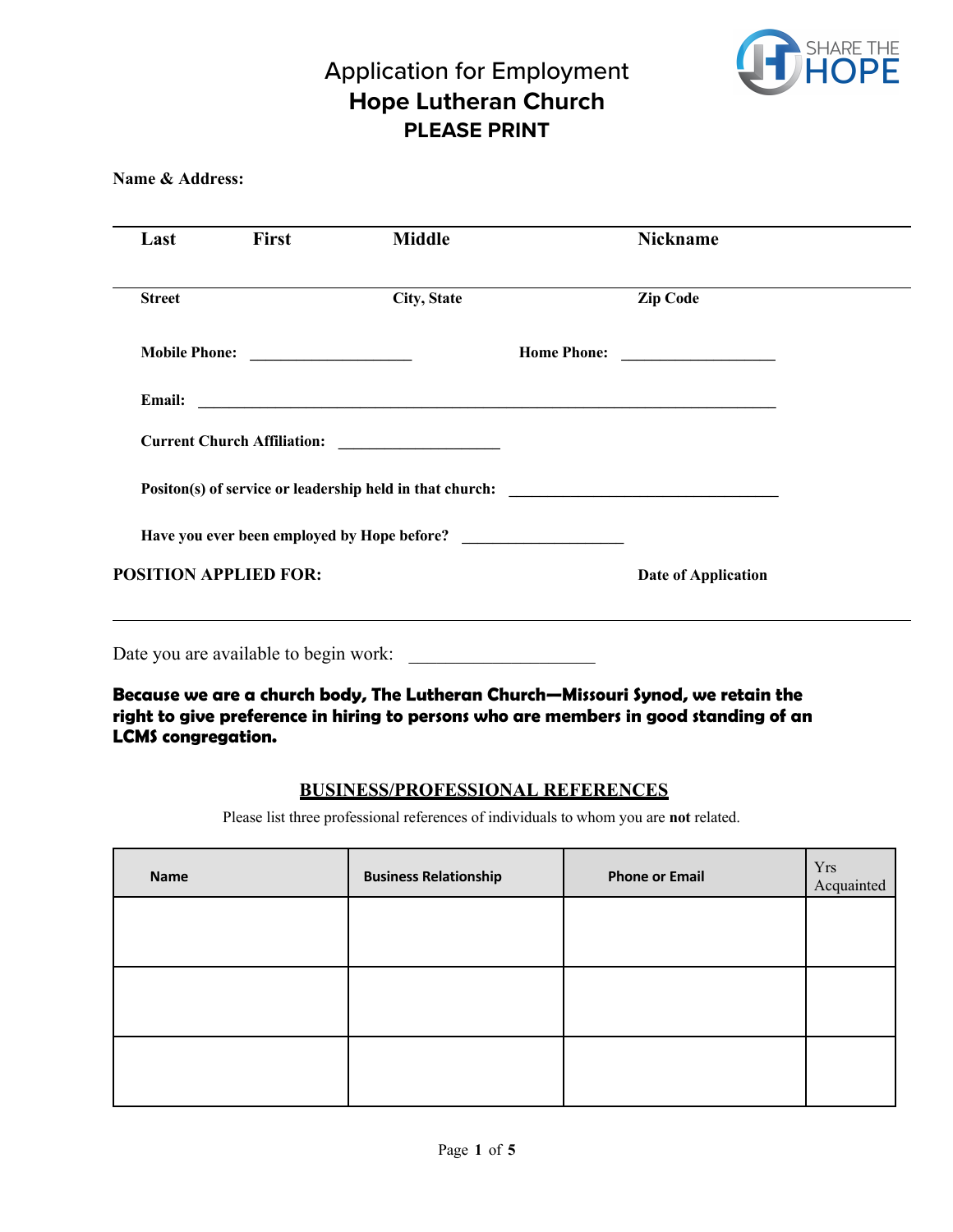

#### **EMPLOYMENT EXPERIENCE**

Please list your last three employers, assignments, or volunteer activities, including any military experience, starting with the most recent:

#### **MOST RECENT EMPLOYER:**

| Address:           |                                                                                                                                                                                                                                |                                                                                                                                                                                                                               |                   |                |  |
|--------------------|--------------------------------------------------------------------------------------------------------------------------------------------------------------------------------------------------------------------------------|-------------------------------------------------------------------------------------------------------------------------------------------------------------------------------------------------------------------------------|-------------------|----------------|--|
|                    | <b>Street Address</b>                                                                                                                                                                                                          | City                                                                                                                                                                                                                          |                   | State Zip Code |  |
|                    |                                                                                                                                                                                                                                |                                                                                                                                                                                                                               |                   |                |  |
|                    |                                                                                                                                                                                                                                |                                                                                                                                                                                                                               |                   |                |  |
|                    | If you are currently working for this employer may we contact them?                                                                                                                                                            |                                                                                                                                                                                                                               | Yes               | No             |  |
|                    |                                                                                                                                                                                                                                |                                                                                                                                                                                                                               |                   |                |  |
|                    | Phone:                                                                                                                                                                                                                         |                                                                                                                                                                                                                               |                   |                |  |
|                    | <b>Street Address</b>                                                                                                                                                                                                          | City                                                                                                                                                                                                                          | State             | Zip Code       |  |
|                    |                                                                                                                                                                                                                                |                                                                                                                                                                                                                               |                   |                |  |
|                    |                                                                                                                                                                                                                                |                                                                                                                                                                                                                               |                   |                |  |
|                    | Reason for leaving example and the state of the state of the state of the state of the state of the state of the state of the state of the state of the state of the state of the state of the state of the state of the state |                                                                                                                                                                                                                               |                   |                |  |
|                    |                                                                                                                                                                                                                                | Phone: Note and the set of the set of the set of the set of the set of the set of the set of the set of the set of the set of the set of the set of the set of the set of the set of the set of the set of the set of the set |                   |                |  |
|                    | Address:<br><b>Street Address</b>                                                                                                                                                                                              | City                                                                                                                                                                                                                          | State             | Zip Code       |  |
|                    |                                                                                                                                                                                                                                |                                                                                                                                                                                                                               | Supervisor's Name |                |  |
|                    |                                                                                                                                                                                                                                |                                                                                                                                                                                                                               |                   |                |  |
| Reason for leaving |                                                                                                                                                                                                                                |                                                                                                                                                                                                                               |                   |                |  |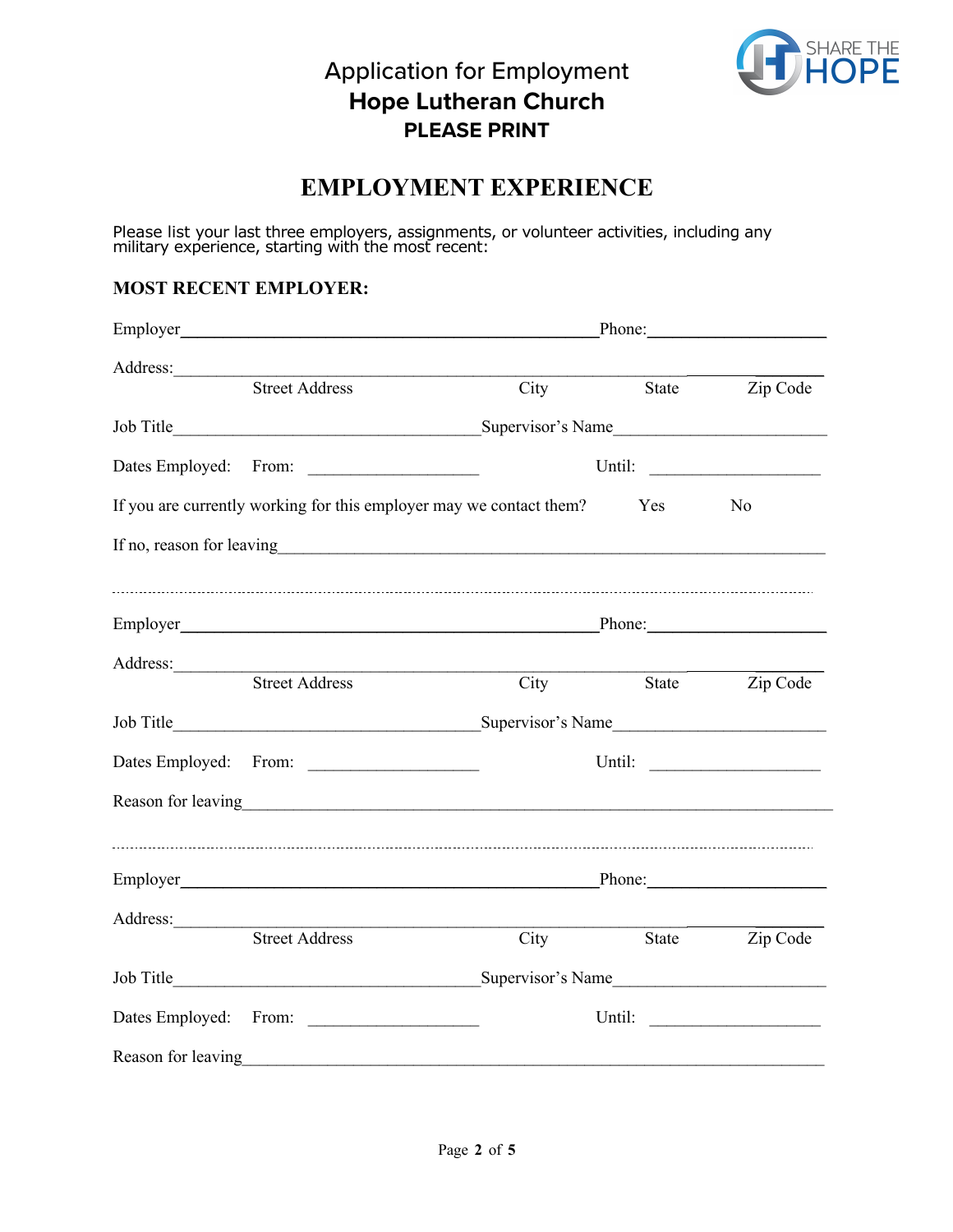

| Have you ever been involuntarily terminated or asked to resign from any job? | Yes | No. |
|------------------------------------------------------------------------------|-----|-----|
| Please explain any gaps in your employment history:                          |     |     |
|                                                                              |     |     |

## **General Information**

Are you legally eligible to work in the United States?

Are you 18 years or older? Yes No If not, prior to your start date you must provide a work permit, which is available through your high school.

Are you able to perform the essential job functions of the job for which you are applying with or without reasonable accommodation? Yes No

Note: We comply with the ADA and consider reasonable accommodation measures that may be necessary for qualified applicants/employees to perform essential job functions.

## **Educational Experience**

Highest Level of Education\_\_\_\_\_\_\_\_\_\_\_\_\_\_\_\_\_\_\_\_\_\_\_\_\_\_\_\_\_\_\_\_\_\_\_\_\_\_\_\_\_\_\_\_\_\_\_\_\_\_\_\_\_\_\_\_\_\_\_\_\_\_\_

Diploma/Degree (if any)

List any additional training, job skills, or experience you have that qualifies you for the position you are seeking, including professional licensures or certifications. If you would like to include a résumé, please attach it to this application.

 $\mathcal{L}_\text{max} = \mathcal{L}_\text{max} = \mathcal{L}_\text{max} = \mathcal{L}_\text{max} = \mathcal{L}_\text{max} = \mathcal{L}_\text{max} = \mathcal{L}_\text{max} = \mathcal{L}_\text{max} = \mathcal{L}_\text{max} = \mathcal{L}_\text{max} = \mathcal{L}_\text{max} = \mathcal{L}_\text{max} = \mathcal{L}_\text{max} = \mathcal{L}_\text{max} = \mathcal{L}_\text{max} = \mathcal{L}_\text{max} = \mathcal{L}_\text{max} = \mathcal{L}_\text{max} = \mathcal{$ 

 $\mathcal{L}_\text{max} = \mathcal{L}_\text{max} = \mathcal{L}_\text{max} = \mathcal{L}_\text{max} = \mathcal{L}_\text{max} = \mathcal{L}_\text{max} = \mathcal{L}_\text{max} = \mathcal{L}_\text{max} = \mathcal{L}_\text{max} = \mathcal{L}_\text{max} = \mathcal{L}_\text{max} = \mathcal{L}_\text{max} = \mathcal{L}_\text{max} = \mathcal{L}_\text{max} = \mathcal{L}_\text{max} = \mathcal{L}_\text{max} = \mathcal{L}_\text{max} = \mathcal{L}_\text{max} = \mathcal{$ 

 $\mathcal{L}_\text{max} = \mathcal{L}_\text{max} = \mathcal{L}_\text{max} = \mathcal{L}_\text{max} = \mathcal{L}_\text{max} = \mathcal{L}_\text{max} = \mathcal{L}_\text{max} = \mathcal{L}_\text{max} = \mathcal{L}_\text{max} = \mathcal{L}_\text{max} = \mathcal{L}_\text{max} = \mathcal{L}_\text{max} = \mathcal{L}_\text{max} = \mathcal{L}_\text{max} = \mathcal{L}_\text{max} = \mathcal{L}_\text{max} = \mathcal{L}_\text{max} = \mathcal{L}_\text{max} = \mathcal{$ 

 $\mathcal{L}_\text{max} = \mathcal{L}_\text{max} = \mathcal{L}_\text{max} = \mathcal{L}_\text{max} = \mathcal{L}_\text{max} = \mathcal{L}_\text{max} = \mathcal{L}_\text{max} = \mathcal{L}_\text{max} = \mathcal{L}_\text{max} = \mathcal{L}_\text{max} = \mathcal{L}_\text{max} = \mathcal{L}_\text{max} = \mathcal{L}_\text{max} = \mathcal{L}_\text{max} = \mathcal{L}_\text{max} = \mathcal{L}_\text{max} = \mathcal{L}_\text{max} = \mathcal{L}_\text{max} = \mathcal{$ 

 $\mathcal{L}_\text{max}$  and  $\mathcal{L}_\text{max}$  and  $\mathcal{L}_\text{max}$  and  $\mathcal{L}_\text{max}$  and  $\mathcal{L}_\text{max}$  and  $\mathcal{L}_\text{max}$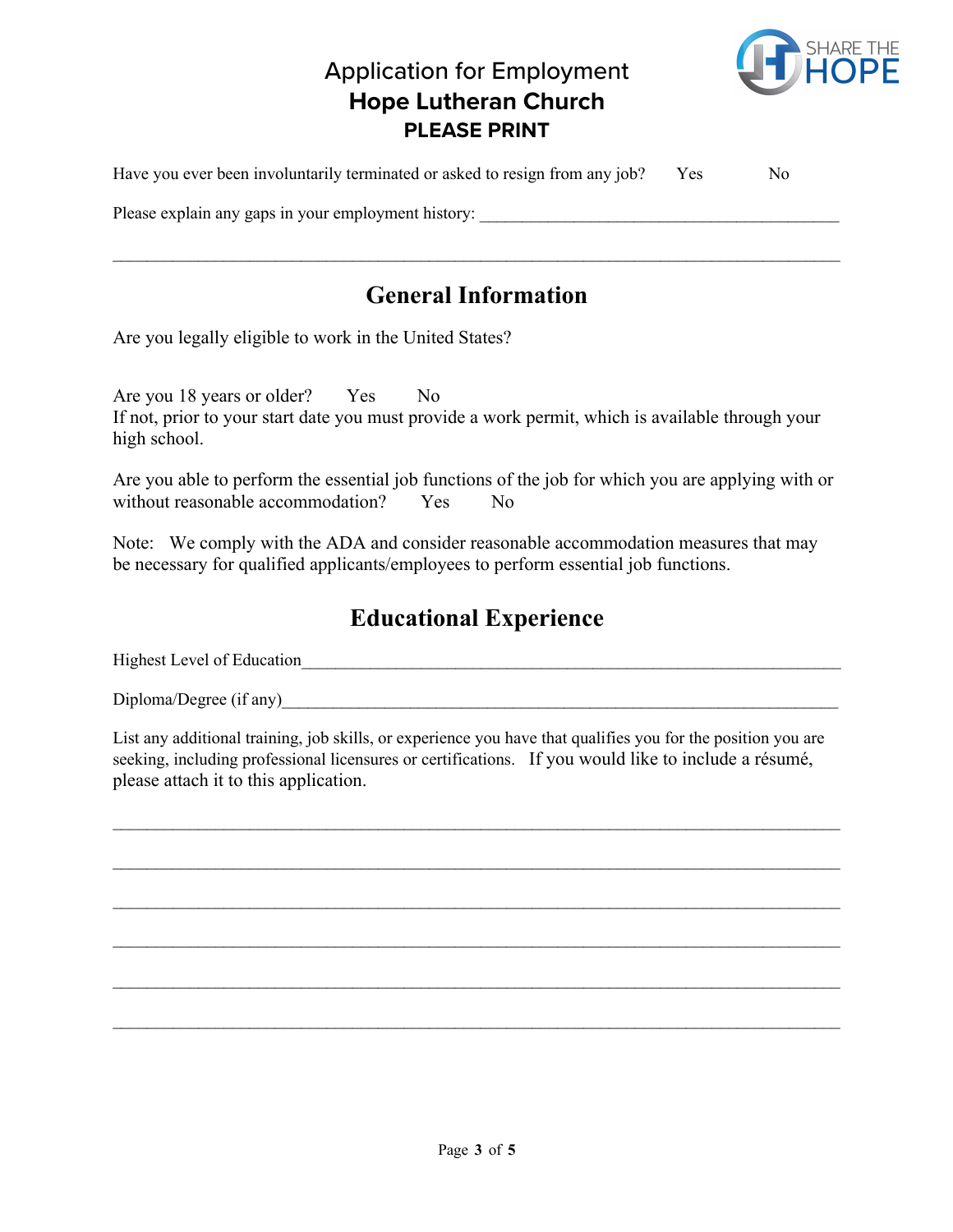$\mathcal{L}_\text{max}$  and  $\mathcal{L}_\text{max}$  and  $\mathcal{L}_\text{max}$  and  $\mathcal{L}_\text{max}$  and  $\mathcal{L}_\text{max}$  and  $\mathcal{L}_\text{max}$ 

 $\mathcal{L}_\text{max} = \mathcal{L}_\text{max} = \mathcal{L}_\text{max} = \mathcal{L}_\text{max} = \mathcal{L}_\text{max} = \mathcal{L}_\text{max} = \mathcal{L}_\text{max} = \mathcal{L}_\text{max} = \mathcal{L}_\text{max} = \mathcal{L}_\text{max} = \mathcal{L}_\text{max} = \mathcal{L}_\text{max} = \mathcal{L}_\text{max} = \mathcal{L}_\text{max} = \mathcal{L}_\text{max} = \mathcal{L}_\text{max} = \mathcal{L}_\text{max} = \mathcal{L}_\text{max} = \mathcal{$ 

 $\mathcal{L}_\text{max}$  and  $\mathcal{L}_\text{max}$  and  $\mathcal{L}_\text{max}$  and  $\mathcal{L}_\text{max}$  and  $\mathcal{L}_\text{max}$  and  $\mathcal{L}_\text{max}$ 

 $\mathcal{L}_\text{max}$  and  $\mathcal{L}_\text{max}$  and  $\mathcal{L}_\text{max}$  and  $\mathcal{L}_\text{max}$  and  $\mathcal{L}_\text{max}$  and  $\mathcal{L}_\text{max}$ 

 $\mathcal{L}_\text{max} = \mathcal{L}_\text{max} = \mathcal{L}_\text{max} = \mathcal{L}_\text{max} = \mathcal{L}_\text{max} = \mathcal{L}_\text{max} = \mathcal{L}_\text{max} = \mathcal{L}_\text{max} = \mathcal{L}_\text{max} = \mathcal{L}_\text{max} = \mathcal{L}_\text{max} = \mathcal{L}_\text{max} = \mathcal{L}_\text{max} = \mathcal{L}_\text{max} = \mathcal{L}_\text{max} = \mathcal{L}_\text{max} = \mathcal{L}_\text{max} = \mathcal{L}_\text{max} = \mathcal{$ 



#### **Please describe why you feel the Lord is calling you to this position:**

# **APPLICANT'S STATEMENT**

I understand and agree that any misrepresentation by me in this application will be grounds for immediate termination if I have been employed. I give Hope Lutheran Church the right to investigate all references and to secure additional information about me, if job related. I hereby release from liability Hope Lutheran Church for furnishing such information. I understand that a criminal background check will be conducted on me as part of the employment process, and I consent to any such check. I also understand that I may be required to have a physical examination, including drug screen.

**Should employment result from this**: I understand that I will be required to provide documentation to establish identity and employment eligibility. I understand that I will be free to resign at any time and that I will be an at-will employee of Hope Lutheran Church. Hope Lutheran Church reserves the right to terminate employment at any time, with or without cause and without prior notice. I understand that no representative of Hope Lutheran Church has the authority to make any assurances to the contrary. Furthermore, I agree to abide by the ministry guidelines and requirements of Hope Lutheran Church and to refrain from any unscriptural conduct in the performance of my services on behalf of the church. I hereby attest that I am of good moral character.

Signature of Applicant Date

Please return this application to the Church Office or directly to Bev Janosky. All applicants will be contacted, but not necessarily interviewed.

*This application for employment shall be considered active for a period of time not to exceed 6 months.*